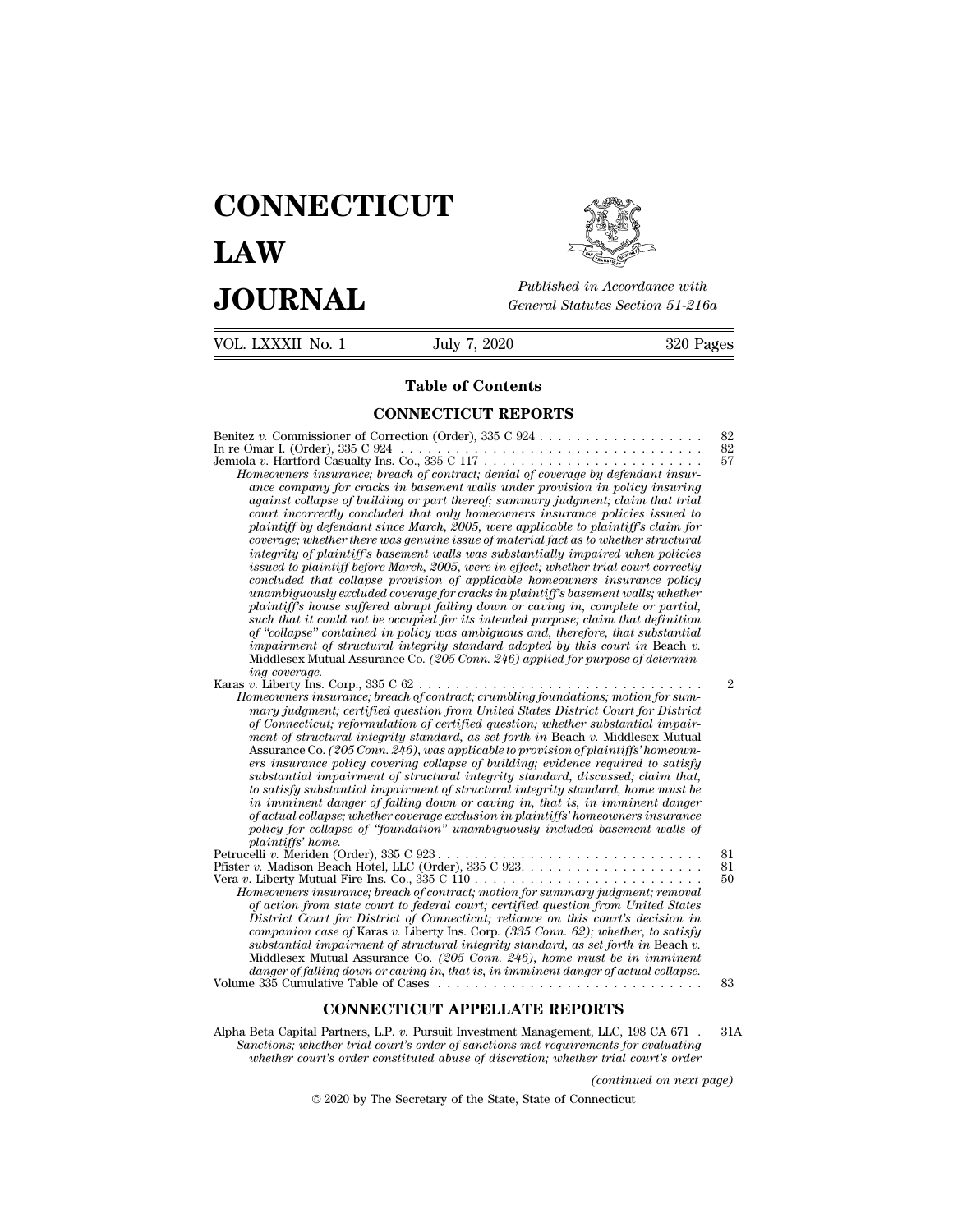*was reasonably clear; whether trial court properly found that defendants violated*<br>*was reasonably clear; whether trial court properly found that defendants violated*<br>*court's discovery order; whether trial court's order connecticut LAW JOURNAL*<br>*luly 7, 2020*<br>*court's discovery order; whether trial court properly found that defendants violated<br>court's discovery order; whether trial court's order of sanctions was proportionate*<br>to defenda *to defendants'* connectricut the defendants' violation of court's discovery order; whether trial court's order of sance to defendants' violation of court's discovery orders.<br>*to defendants' violation of court's discovery* Page ii CONNECTICUT LAW JOURNAL July 7, 2020<br>
was reasonably clear; whether trial court properly found that defendants violated<br>
court's discovery order; whether trial court's order of sanctions was proportionate<br>
to defen *Foreclosure; whether trial court properly found that defendants violated*<br> *Foreclosure; whether trial court's order of sanctions was proportionate*<br> *Foreclosure; whether foreclosure action was barred by limitation perio statute (§ 42a-3-118); whether trial court properly found that defendants violated*<br> *statute (§ 42a-3-118); whether trial court's order of sanctions was proportionate*<br> *to defendants' violation of court's discovery orde conductive fails are as matter trial court properly found that defendants violated*<br> *court's discovery order; whether trial court's order of sanctions was proportionate*<br> *to defendants' violation of court's discovery or it address making cear, whether trial court property jound that court's discovery order; whether trial court's order of sanctions* for defendants' violation of court's discovery orders for the New York Mellon v. Mangiafic For the distribution of court's discovery order, the discovery order is discovery orders.<br>
Bank of New York Mellon v. Mangiatico, 198 CA 722<br>
Foreclosure; whether foreclosure action was barred by limitation period set fort *Defamation; tortious interference; claim that trial court abused its discretion in granting to reargue; claim to reargue; claim to recelosure action to as barred statute (§ 42a-3-118); whether special defense that plaintiff engaged in inequitable conduct failed as matter of law because it was neither le Foreclosure; whether foreclosure action was barred by limitation period set forth in*<br>statute (§ 42a-3-118); whether special defense that plaintiff engaged in inequitable<br>conduct failed as matter of law because it was nei Sature (s 42d-3-18); whener spectra agense that pairity engaged in inequitable<br>conduct failed as matter of law because it was neither legally sufficient not did<br>it address making, validity or enforcement of mortgage.<br>Gerri *Summary judgment; assault and battery; intentional infliction of emotional distress; negligent infliction of emotional distress; negligence; recklessness; whether plaintimation; tortious interference; claim that trial court abused its discretion in*<br>*granting defendant's motion to reargue; claim that trial court improperly granted,*<br>*upon reconsideration, defendant's motion for summary 557n (a) (B)* (*A)* (*B)* (*B)* (*A)* (*B)* (*A)* (*A)* (*A)* (*A)* (*A)* (*A)* (*A)* (*A)* (*A)* (*A)* (*A)* (*A)* (*A)* (*A)* (*A)* (*A)* (*A)* (*A)* (*A)* (*A)* (*A)* (*A)* (*A)* (*A)* (*A)* (*A)* (*A)* (*A)* (*A)* (*A granting aegenaants motion to reargue; ciarm inat trial court improperty grantea,*<br>upon-reconsideration, defendant's motion for summary judgment.<br>i.v. Regional School District No. 10, 198 CA 643........................... *trial courting that the memoral courter and the memory interaction of emotional districts* and  $i$ .  $\ldots$   $\ldots$   $\ldots$   $\ldots$   $\ldots$   $\ldots$   $\ldots$   $\ldots$   $\ldots$   $\ldots$   $\ldots$   $\ldots$   $\ldots$   $\ldots$   $\ldots$   $\ldots$   $\ldots$   $\ldots$   $\ldots$   $\ldots$  *negligent infliction of emotional distress; negligence; recklessness; whether plain-<br>tiff's claims were barred by governmental immunity pursuant to statute (§ 52-<br>557n (a) (2) (B)), where plaintiff failed to establish an* Summary juagment; assault and battery; intentional infliction of emotional astress;<br>megligent infliction of emotional distress; negligence; recklessness; whether plain-<br>tiff's claims were barred by governmental immunity pu *Abuse of process; intentional infliction of emotional distress; trespass; trespass to chart misres were barred by governmental immunity pursuant to statute (§ 52-557n (a) (2) (B)), where plaintiff failed to establish any of three prongs of identifi-<br>able person-imminent harm exception to governmental immun governmental immunity; claim that trial coestablish any of three prongs of identify-<br>able person-imminent harm exception to governmental immunity; adoption of<br>trial court's memorandum of decision as proper statement of fa judgment for semanatum for defendant to governmental immunity; adoption of trail court's memorandum of decision as proper statement of facts and applicable law on issues.*<br> *Judgment v. Rocky Hill, 198 CA 703* . . . . . . *court correctly determined that, pursuant to statute (§ 52-557n (a) (2) (A)), intentional tort claims were barred by doctrine of governmental immunity; whether trial court minimal infliction of emotional distress; trespass; the of process; intentional infliction of emotional distress; trespass; to expansion of privacy; summary judgment; chattels; fraudulent misrepresenta process; intentional infliction of emotional distress; trespass; trespass to*<br>chattels; fraudulent misrepresentation; invasion of privacy; summary judgment;<br>governmental immunity; claim that trial court improperly rendere *chattels; fraudulent misrepresentation; invasion of privacy; summary judgment;*<br>governmental immunity; claim that trial court improperly rendered summary<br>court correctly determined that, pursuant to statute (§ 52-557n (a) *povernmental mmunity;* claim that trial court improperty rendered summary judgment for defendant town on certain intentional tort claims; whether trial court correctly determined that, pursuant to statute (§ 52-557n (a) ( *government for defendant town on certain intentional tort claims; whether trial court correctly determined that, pursuant to statute (§ 52-557n (a) (2) (A)), intentional tort claims were barred by doctrine of governmental action.* mentional fort claims were barrea by doctrine of governmental immunity;<br>whether trial court properly rendered summary judgment for town on abuse of<br>process claims; whether genuine issue of material fact existed as to wheth *Appear of a court property renaered summary juagment jor town on douse of macrical as to whether town*<br> *Commenced tax lien foreclosure action primarily to obtain purpose for which*<br> *proceedings were not designed; whethe process claims; whether genuine issue of material jact existed as to whether town*<br>*proceedings were in designed; whether § 52-557n (a) (2) (A) afforded town<br>proceedings were not designed; whether § 52-557n (a) (2) (A) af remement to ax then preclosure action primarily to obtain purpose proceedings were not designed; whether § 52-557n (a) (2) (A) affor approvemental immunity against abuse of process claim for its tax from action.*<br> *action* Rozbicki *v.* Sconyers, 198 CA 767 . . . . . . . . . . . . . . . . . . . . . . . . . . . . . . . . . 127A *Governmental immunity against abuse of process claim for its tax foreclosure*<br> *Appeal of violation of city ordinance; whether trial court should have dismissed*<br> *Petrucelli v. Meriden, 198 CA 838.*<br> *Appeal of violation summary judgment; claim that genuine issue of material fact existed as to pread of violation of city ordinance; whether trial court should have dismissed petition for lack of subject matter jurisdiction; whether petitione definited the fittimal court street in the time of city ordinance; whether trial court should have dismissed*<br>petition for lack of subject matter jurisdiction; whether petitioner had statutory<br>right to appeal to Superior *counseliant of violation of city orainance; whether trial court should have aismissed*<br>petition for lack of subject matter jurisdiction; whether petitioner had statutory<br>right to appeal to Superior Court from hearing offi *within his knowledge to counsel when relying on advice of counsel; claim that attorney failed to perform adequate investigation before filing special defenses rations for*<br>*(continued as to whether*<br>*(continued private<br><i>counsel; claim that*<br>*counsel; claim that*<br>*(continued on next page)*<br>*(continued on next page)*  $\alpha$  claim that genuine issue of material fact existed as to u<br>trailability of insurance coverage at time he hired  $\gamma$ <br>defendant did not provide full and fair statement of a<br>ge to counsel when relying on advice of counse within his knowledge to counsel when relying on advice of counsel; claim that<br>attorney failed to perform adequate investigation before filing special defenses<br>(continued on next<br>CONNECTICUT LAW JOURNAL<br>(ISSN 87500973)  $\begin{tabular}{l|l|l} \hline & (continued on next page) \\ \hline (CONNECTICUT LAW JOURNAL \\ (ISSN 87500973) \\ \hline \end{tabular}$  \hline \begin{tabular}{l|l|l|} \hline \multicolumn{3}{c}{\text{Published by the State of Connecticut in accordance with the provisions of General Statistics § 51-216a.} \\ \hline \multicolumn{3}{c}{\text{Commission on Official Legal Publications}} \\ \hline \end{tabular}

CONNECTICUT LAW JOURNAL<br>
(ISSN 87500973)<br>
inecticut in accordance with the provisions of Gener<br>
Commission on Official Legal Publications<br>
Office of Production and Distribution<br>
office of Production and Distribution **NNECTICUT LAW JOURNAL**<br>
(ISSN 87500973)<br>
cticut in accordance with the provisions of Gener<br>
mmission on Official Legal Publications<br>
Office of Production and Distribution<br>
centra Avenue, Enfield, Connecticut 06082-4453<br>
b CONNECTICUT LAW JOURNAL<br>
(ISSN 87500973)<br>
of Connecticut in accordance with the provisions of General Statu<br>
Commission on Official Legal Publications<br>
Office of Production and Distribution<br>
111 Phoenix Avenue, Enfield, Co (ISSN 87500973)<br>ecticut in accordance with the provisions of Gener<br>ommission on Official Legal Publications<br>Office of Production and Distribution<br>oenix Avenue, Enfield, Connecticut 06082-4453<br>Tel. (860) 741-3027, FAX (860 reordance with the provision<br>on Official Legal Publication<br>roduction and Distribution<br>e, Enfield, Connecticut 06<br>11-3027, FAX (860) 745-21'<br>www.jud.ct.gov<br>zENWAY, *Publications Dire* Rommission on Official Legal Publications<br>
Office of Production and Distribution<br>
Phoenix Avenue, Enfield, Connecticut 06082-4453<br>
Tel. (860) 741-3027, FAX (860) 745-2178<br>
www.jud.ct.gov<br>
RICHARD J. HEMENWAY, *Publications* Office of Production and Distribution<br>
111 Phoenix Avenue, Enfield, Connecticut 06082-4453<br>
Tel. (860) 741-3027, FAX (860) 745-2178<br>
www.jud.ct.gov<br>
RICHARD J. HEMENWAY, *Publications Director*<br> *Published Weekly – Availab* Phoenix Avenue, Enfield, Connecticut 06082-4453<br>
Tel. (860) 741-3027, FAX (860) 745-2178<br>
www.jud.ct.gov<br>
RICHARD J. HEMENWAY, *Publications Director*<br>
Weekly – Available at <u>https://www.jud.ct.gov/lawjourna</u><br>
Syllabuses a

 $\begin{array}{c} \text{www. jud.ct.gov} \\ \text{RICHARD J. HEMENTway, *Publications Director} \\ \text{Weekly -- Available at \underline{https://www.jud.ct.gov/}{\text{Syllabuses and Indices of court opinions by} \\ \text{Enc}\text{ M. LexING. } \text{Reporter of \text{Judicial Decisions} \\ \text{Tel. } (860) 757-2250 \end{array}*$ 

Published Weekly – Available at https://www.jud.ct.gov/lawjournal<br>Syllabuses and Indices of court opinions by<br>ERIC M. LEVINE, Reporter of Judicial Decisions<br>The deadline for material to be published in the Connecticut Law  $\begin{tabular}{l} \bf Syllabuses\ and\ Indices\ of\ court\ opinions\ by\\ \bf Enc\ M.\ LevINE,\ \textit{Reporter of\ Judicial\ Decisions}\\ \bf Tel.\ (860)\ 757-2250\\ \end{tabular}$  <br> The deadline for material to be published in the Connecticut Law Journal is Wednesday at noon for publication on the Tuesday six days later The deadline for material<br>publication on the Tuesday.<br>will be noon on Tuesday.